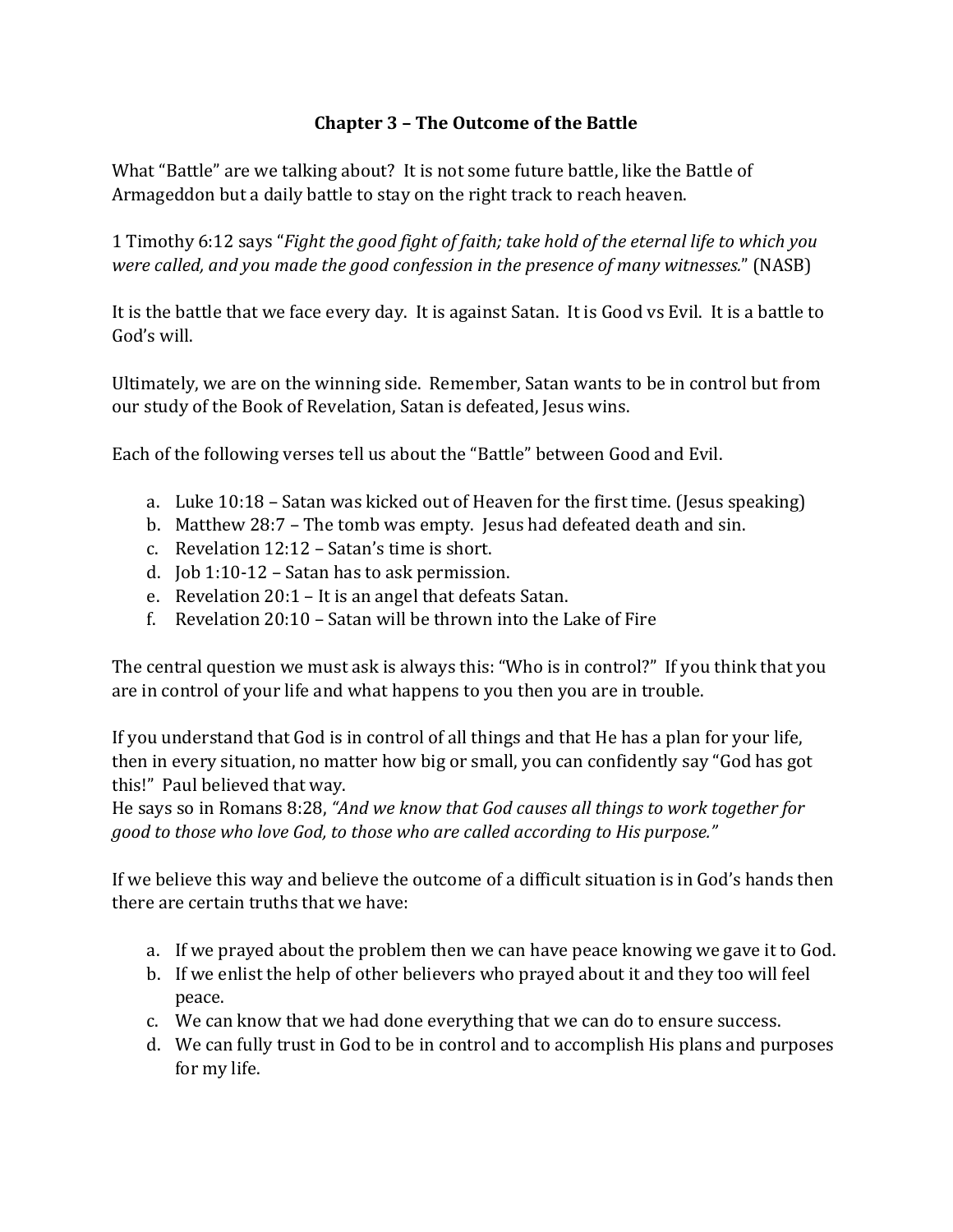Charles Stanley says "If you are living your life in this way—praying about every major decision, walking in the peace of God as you go about your daily routine, doing what you know to do to live safely and with commonsense precautions, and trusting God to be in control always and to accomplish His plan for your life—you are living the way God intends! The attacks that may come your way are not attacks that you could have avoided."

Your response to Satan's attacks determines what happens. The way we respond determines whether:

- a. Our faith will be strengthened or weakened
- b. Our witness of God's power and presence in our lives will be greater or lesser
- c. God receives greater or lesser glory and praise
- d. Unsaved people are more or less inclined to trust in Jesus

Just as with Adam and Eve in the Garden or Job or every other person that has lived, Satan will attack you. We live in a fallen age. The world and man's history is made up of sinful men and women. No one can avoid the devil's external attacks.

External attacks happen. The devil has the power to trip us up, inflict harm upon us, and cause evil to adversely affect our lives.

John 10:10 tells us, "*The thief comes only to steal and kill and destroy; I came that they may have life, and have it abundantly."* 

1 John 3:8 says, "**8** *the one who practices sin is of the devil; for the devil has sinned from the beginning. The Son of God appeared for this purpose, to destroy the works of the devil.* 

These verses tell us that Satan comes to steal and kill and destroy. The one who does what is sinful, is of the devil. Sin is nothing new to Satan, he has been sinning from the beginning.

On the positive side, these verses tell us that Jesus came to earth so believers may have life, and have it to the full. They also tell us that Jesus came to destroy the devil's work.

Satan does not leave anyone out with his attacks. He even attacks God's chosen ones. Each of the Biblical figures had bad things happen to them even though God chose them for a higher purpose.

- a. Joseph, the son of Jacob He was thrown in a pit, sold as a slave, falsely accused, spent years in a prison for a crime he didn't commit.
- b. Elijah, the prophet Jezebel persecuted him. He hid.
- c. Rahab, the prostitute All of the people from Jericho were killed except her family
- d. Even Paul Read 2 Corinthians 11:24-28 endured persecution for Jesus' sake.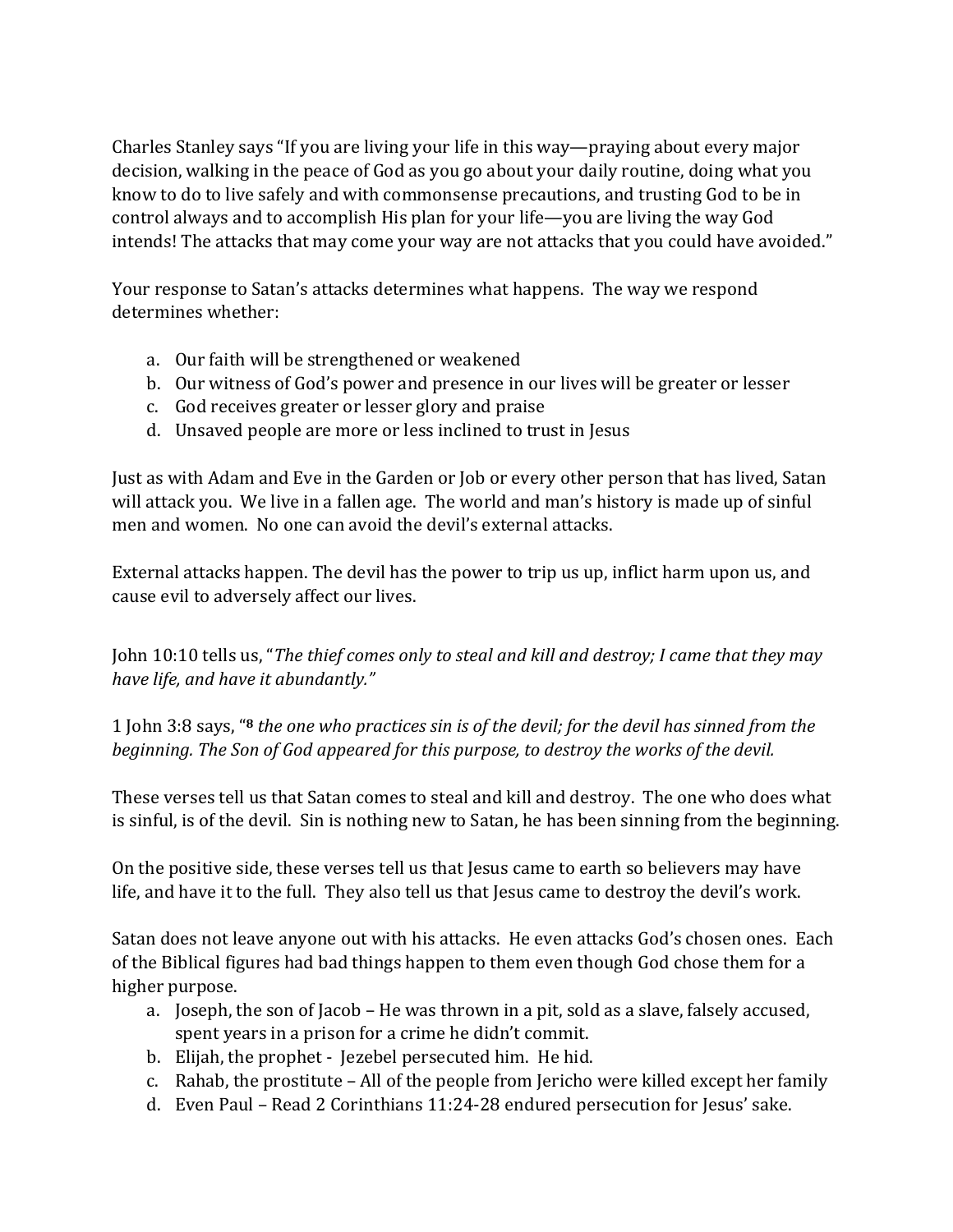We can and must recognize that no matter how severe the external attack, God is in control; the devil is not. And because God is in control . . .

- a. The attack of the enemy is limited in scope.
- b. The attack of the enemy is limited in duration.
- c. The good that God has planned will be far greater than the results of the attack.
- d. God has planned a benefit that will strike a blow against the devil, bring about eternal blessing to God's children, and bring God glory.

"Have you considered My servant Job?" Job's story was about a man under spiritual attack. With all that Satan did to Job, what was Job's response at first (read Job 1:21) "*The LORD gave, and the LORD has taken away; Blessed be the name of the LORD*." He praised God. Even Job's wife suggested that he curse God and die. Job refused. Job's friends weren't any better. They accused him of sin, Job 19:2–3. More intense attack, Satan can use anyone against you. Yet Job persevered.

Throughout the story of Job, we learn the following things about Satan's attacks:

• Job 1:12 - God put limits on what Satan could do. Satan might have been given the ability to destroy Job's possessions and afflict Job's body, but he could not lay claim to Job's life or his spirit.

- Job 2:13 God put time limits on Job's suffering. He did not allow Satan to bring more suffering into Job's life than Job could endure.
- Job 14:10-17 God rewarded Job. God turned the situation for good, rewarding Job with far more than he had lost.
- God received glory from Job's life. Thousands of years later, we are still using how Job maintained his faith and trust in God even in the worst of times. Job proved God's faithfulness and God's omnipotent, omniscient goodness.

1 Corinthians 10:13 - *"No temptation has overtaken you but such as is common to man; and God is faithful, who will not allow you to be tempted beyond what you are able, but with the temptation will provide the way of escape also, so that you will be able to endure it."* 

Often we miss interpret this verse, it is talking about temptation but we associate it with difficulties. It does not say that God will not give us more strife in our life than we can bear.

"God has promised to supervise all temptation that comes at us through the world, the flesh or the devil. He promises to limit it according to our capability to endure it – according to our capability as we rely on Him, not our capability as we rely only on ourselves." (Guzik)